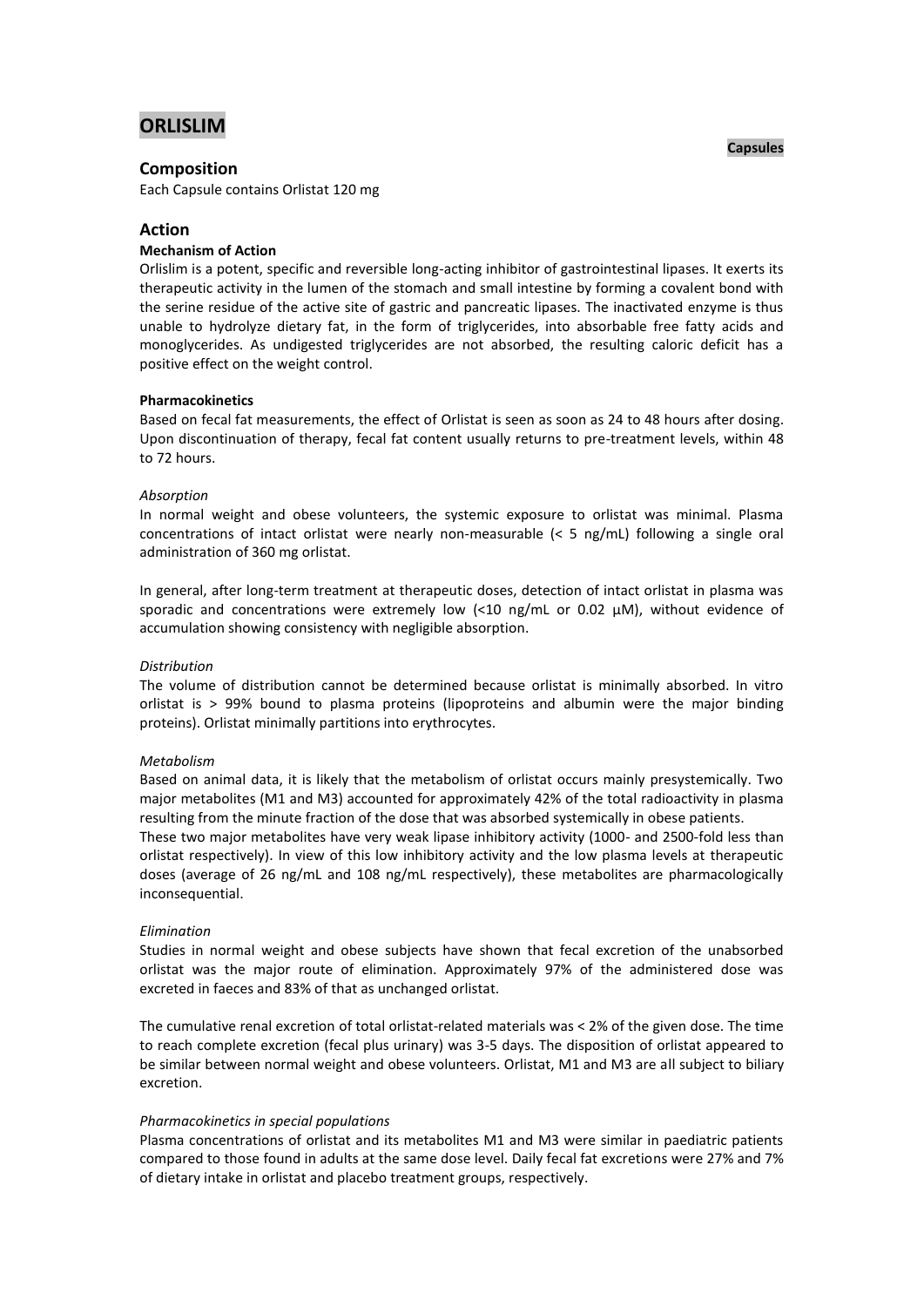#### *Hepatic and/or renal impairment*

Clinical investigations in patients with hepatic and/or renal impairment have not been undertaken.

#### **Efficacy**

Orlislim is effective in weight control (weight loss, weight maintenance and prevention of weight regain). Treatment with Orlislim results in an improvement of risk factors and co morbidities associated with obesity, including hypercholesterolemia, noninsulin dependent diabetes mellitus (NIDDM), impaired glucose tolerance, hyperinsulinemia, and hypertension and in a reduction of visceral fat.

Experience from clinical trials shows that the greatest rate of weight loss occurs within the first six months of treatment.

Doses above 120 mg three times daily have not been shown to provide additional benefit. The efficacy and safety of Orlislim in children and adolescents below the age of 18 years have not been established.

### **Indications**

Orlislim is for weight control, including weight loss, weight maintenance and prevention of weight regain in adults with an initial body mass index (BMI) of 30 or more.

Orlislim should be used in conjunction with a low fat, calorie controlled diet.

### **Contraindications**

Orlistat is contraindicated in patients with chronic malabsorption syndrome, cholestasis and in patients with known hypersensitivity to orlistat or any of the components contained in the medicinal product.

### **Adverse Reactions**

Adverse reactions to Orlistat are largely gastrointestinal in nature and related to the pharmacologic effect of orlistat on preventing the absorption of ingested fat. Commonly observed events are oily spotting, flatus with discharge, fecal urgency, fatty/oily stool, oily evacuation, increased defecation and fecal incontinence. The incidence of these increases the higher the fat content of the diet. Patients should be counseled as to the possibility of gastrointestinal effects occurring and how best to handle them such as reinforcing the diet, particularly the percentage of fat it contains. Consumption of a diet low in fat will decrease the likelihood of experiencing adverse gastrointestinal events and this may help patients to monitor and regulate their fat intake.

These adverse gastrointestinal reactions are generally mild and transient. They occurred within 3 months of commencing treatment and most patients experienced only one episode.

Treatment-emergent GI-adverse events that occurred commonly among patients treated with Orlistat were: abdominal pain/discomfort, flatulence, liquid stools, soft stools, rectal pain/discomfort, tooth disorder, gingival disorder.

Other events observed were: upper respiratory infection, lower respiratory infection; influenza; headache; menstrual irregularity; anxiety; fatigue; urinary tract infection.

Unique treatment adverse events observed in obese type 2 diabetic patients were hypoglycemia (very common) and abdominal distension (common). Weight loss induced by Orlistat is accompanied by improved metabolic control in type 2 diabetics which might allow or require reduction in the dose of hypoglycemic medication.

#### *Post-marketing experience*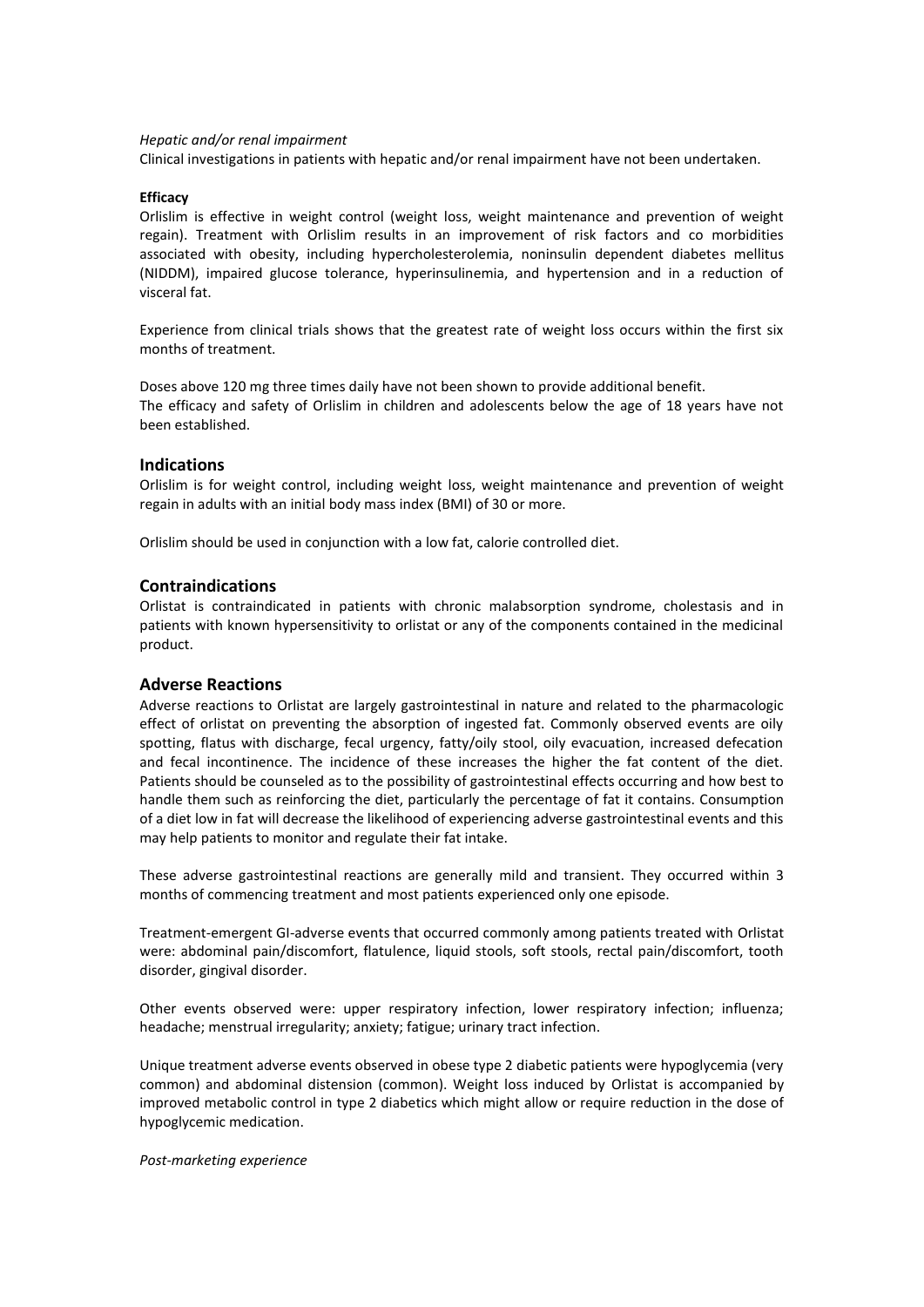Rare cases of hypersensitivity have been reported. Main clinical symptoms are pruritus, rash, urticaria, angioedema, bronchospasm and anaphylaxis. Very rare cases of bullous eruption increase in transaminases and in alkaline phosphatase, and exceptional cases of hepatitis that may be serious have been reported during the post marketing. No causal relationship or physiopathological mechanism between hepatitis and orlistat therapy has been established.

Reports of decreased prothrombin, increased international normalized ratio (INR) and unbalanced anticoagulant treatment resulting in change of haemostatic parameters have been reported in patients treated concomitantly with orlistat and anticoagulants during post-marketing.

### **Warnings and Precautions**

In order to ensure adequate nutrition, the use of a multivitamin supplement should be considered. Patients should be advised to adhere to dietary guidelines.

The possibility of experiencing gastrointestinal events may increase when Orlistat is taken with a diet high in fat (e.g. in a 2000 kcal/day diet, > 30% of calories from fat equates to > 67 g of fat). The daily intake of fat should be distributed over three main meals. If Orlistat is taken with any one meal very high in fat, the possibility of gastrointestinal effects may increase. If a meal is missed, the dose of Orlistat may be omitted.

Weight loss induced by Orlistat is accompanied by improved metabolic control in type 2 diabetics which might allow or require reduction in the dose of hypoglycemic medication (e.g. sulfonylureas). A reduction in cyclosporin plasma levels has been observed when Orlistat is co-administered. Therefore it is recommended to monitor more frequently than usual the cyclosporin plasma levels when Orlistat is co-administered.

Coagulation parameters should be monitored in patients treated with concomitant oral anticoagulants.

Oral administration of amiodarone during orlistat treatment demonstrated a 25 - 30% reduction in the systemic exposure to amiodarone and desethylamiodarone. Due to the complex pharmacokinetics of amiodarone, the clinical effect of this is unclear. The effect of commencing orlistat treatment in patients on stable amiodarone therapy has not been studied. A potential reduced therapeutic effect of amiodarone is possible.

### **Pregnancy**

Weight loss offers no potential benefit to a pregnant woman and may result in fetal harm; a minimum weight gain, and no weight loss, is currently recommended for all pregnant women, including those who are already overweight or obese.

#### **Nursing Mothers**

The secretion of orlistat in human breast milk has not been investigated. Orlistat should not be taken during breast-feeding.

### **Drug Interactions**

No interactions based on specific medicine-medicine-interaction studies with amitriptyline, Atorvastatin, biguanides, digoxin, fibrates, fluoxetine, losartan, phenytoin, oral contraceptives, phentermine, pravastatin, warfarin, nifedipine Gastrointestinal Therapeutic System (GITS), nifedipine slow release, sibutramine or alcohol have been observed.

However, when warfarin or other anticoagulants are given in combination with orlistat, international normalized ratio (INR) values should be monitored.

Decreases in the absorption of vitamin D, E and β-carotene have been observed when coadministered with Orlistat. If a multivitamin supplement is recommended, it should be taken at least two hours after the administration of Orlistat or at bedtime.